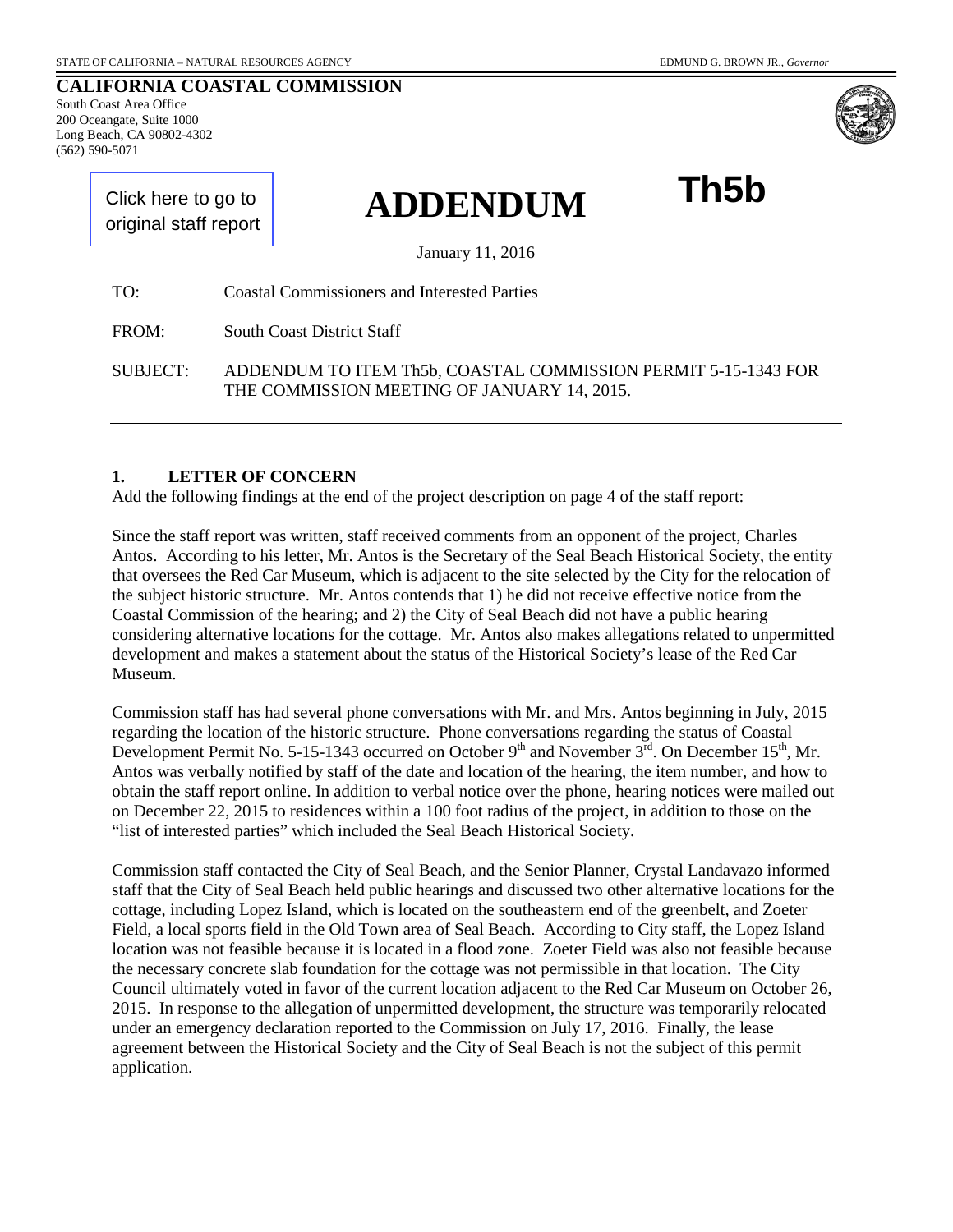| RECHIVED |
|----------|
|          |

 $JAN$  1 1 2016

CALIFORNIA<br>COASTAL COMMISSION

Jan 14, 2016

Permit 5-15-1343 *FTEM*: TH 5b

**City of Seal Beach** 

**Seal Beach Historical Society** 

**OPPOSITION** 

The Seal Beach Historical Society is opposed to approving this permit for the following reasons:

- 1. Lack of notice After months of requests (phone and writing), we finally got a notice of hearing on January 7, 2016 for a hearing on January 14, 2016.
- 2. The City of Seal Beach placed the structure on it's present location without a Coastal Permit.
- 3. The City of Seal Beach constructed a new roof on the structure without a Coastal Permit, using the excuse of "emergency weather protection".
- 4. The City of Seal Beach never considered any other location for the structure and never permitted any public input on the location of the structure.
- 5. The City of Seal Beach did not apply for a Coastal Permit until the California Coastal Commission Code Enforcement told the City to apply for a permit after complaints and the treat of lawsuits.
- 6. In order to obtain a location to pla ce the structure, the City of Seal Beach changed the lease between the City and the Seal Beach Historical Society to remove all leased land, excepting the land under the Red Car (tracks and Red Car). We have been in the same location for 44 years. We have about 75 members.

In conclusion, since the Seal Beach Historical Society is the most impacted by this proposed location, and we received inadequate notice, we request the permit be denied, until adequate notice is given and all the City of Seal Beach actions be explained to the California Commission at a full public hearing.

Sincerely. Chiles auto

**Charles Antos** Seal Beach Historical Society, Secretary

**SBHS - RED CAR MUSEUM P.O. BOX 152** SEAL BEACH, CA 90740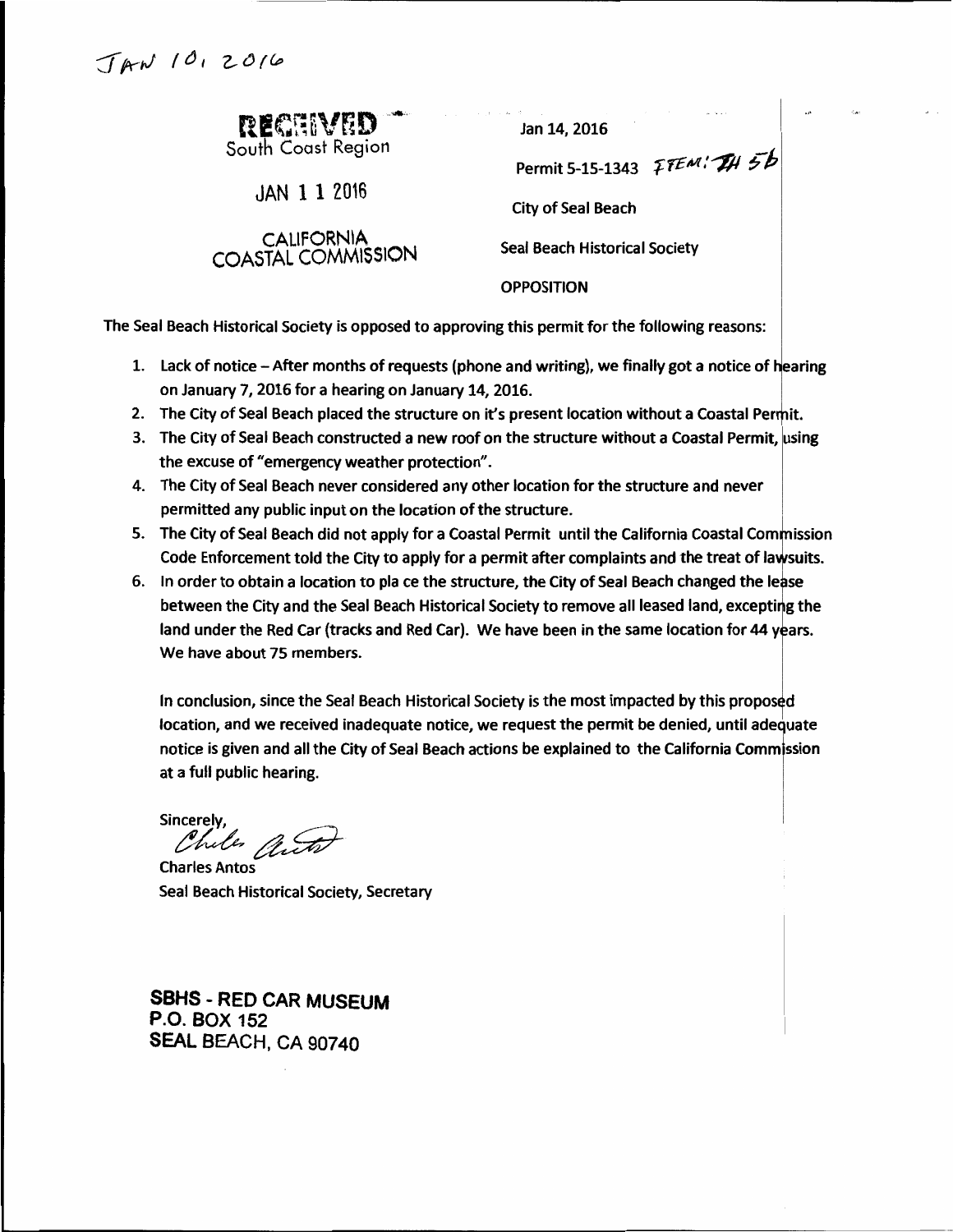City of Seal Beach



CITY HALL 211 FIGHTH STREET SEAL BEACH/CALIFORNIA 90740 (562) 431-2527 • www.sealbeachea.gov

**California Coastal Commission** South Coast Area Office 200 Oceangate, Suite 1000 Long Beach, CA 90802-4302

January 11, 2016

Re: Application No. 5-15-1343 - 707 % Electric Avenue, Seal Beach, Orange County

Dear Coastal Commission,

The City of Seal Beach submitted an application for the relocation of a 180 square-foot, 14 foot high, historic, non-habitable single-story structure from a residential property to a city-owned greenbelt on July 30, 2015. The staff report prepared by Coastal Commission staff provided a brief timeline of the emergency actions taken by the City to temporarily relocate the structure within the time period specified by the structure's owner. As stated in the staff report, local residents voiced concern over the structure's temporary location and a new location was proposed to address these concerns. The staff report provided a clear summary of the request and this letter is intended only to provide the Coastal Commission with additional information regarding the City's actions to preserve the structure and address the concerns of its local residents.

### Special Meeting of the Seal Beach City Council - July 2, 2015

A Special Meeting of the City Council was noticed by posting the meeting agenda 24hours in advance of the meeting date, in conformance with Section 54956 of the California Government Code. A copy of this agenda is attached to this letter for your reference. Residents were advised that the City Council would be meeting to review and take action on the following items:

- 1. Approve the terms of proposed donation agreement, authorize the City Manager to execute the final agreement when completed in a form acceptable to the City Attorney, and
- 2. Approve relocation of the historic cottage to the Greenbelt area near the Red Car museum and authorize the expenditure of associated costs.

At this meeting the City Council heard a staff report describing the proposed donation of an Anaheim Landing cottage to the City if it could be quickly removed from a residential property. Staff identified the proposed relocation site and the estimated cost of the relocation. The City Council opened the meeting for public comment, many residents supported preserving the structure but some residents voiced concern over the proposed location. Some comments included placing the structure on the opposite end of the Greenbelt in an area known as Isle De Lopez, in Zoeter Field, or at the City Yard until a more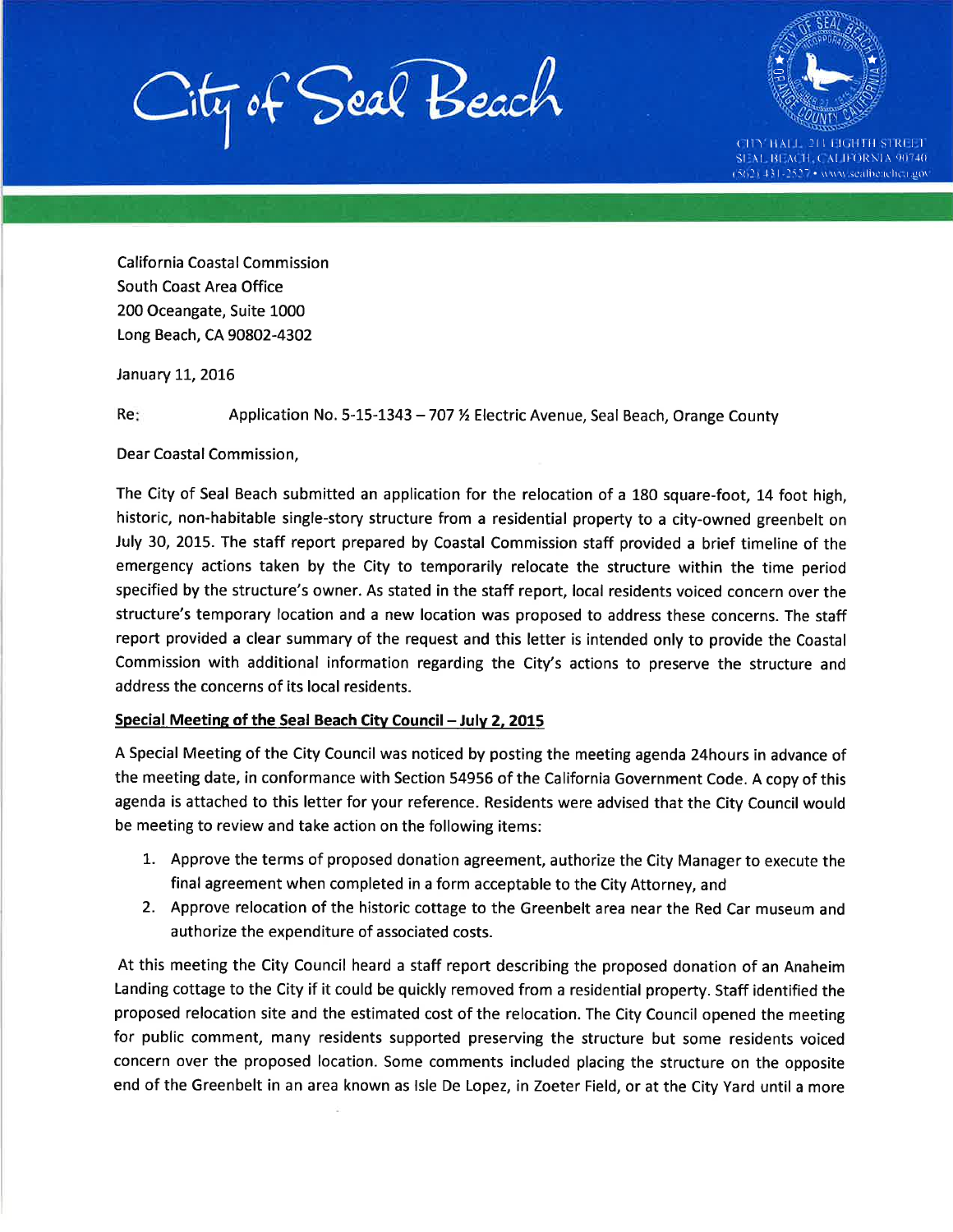suitable location could be found. The City Yard does have the space to the store such a structure and allow for regular use of City vehicles and equipment. Zoeter Field is a park located across from the residential property where the structure was originally located. This park is not designated in the General Plan for the placement of historic structures and is regularly used for league baseball games which would make securing the structure, to prevent further deterioration or damage, very difficult. Isle De Lopez is located in a flood zone and would make long term maintenance of the structure difficult. The Specific Plan for the Greenbelt and the General Plan identify the area to the east of the Mary Wilson Library as suitable for the placement of historic resources. After listening to and thoroughly discussing the community's comments, the City Council voted to approve the terms of the donation agreement and relocate the structure to the Greenbelt area near the Red Car museum so that the City's historic resources would be located in one centralized area.

#### City Council Meeting - July 13, 2015

At the City Council meeting, the Mayor opened Oral Communications during which residents were invited to speak to the City Council. At this meeting numerous residents spoke in regard to the relocation of the historic structure onto the Greenbelt. The comments varied between residents who were glad that the City Council had moved quickly to preserve a remnant of the City's history to residents who were upset that the structure blocked the view of residents who live on 8<sup>th</sup> Street between Pacific Coast Highway and Electric Avenue. Residents who spoke at this meeting also suggested locating the structure on Zoeter Field, The City Yard and Isle De Lopez.

#### **Emergency Action - July 15, 2015**

The City of Seal Beach had been in communication with Coastal Commission staff after the City Council action on July 2, 2015. City staff provided Commission staff with the project information so that they could determine if a Coastal Development Permit would be required. Upon recommendation from Commission staff, the City submitted a letter to Coastal Commission staff requesting approval for the emergency actions that were scheduled for preserving the historic structure. Coastal Commission staff responded notifying the City that the emergency action was reviewed on July 15, 2015 and found to be consistent with the provisions of Section 30611 of the Coastal Act. The structure was relocated to the Greenbelt on July 16, 2015. A Coastal Development Permit application was submitted to the Coastal Commission on July 30, 2015. The City letter and Coastal response were attached as exhibits 3 and 4 of the Coastal Commission Staff Report.

### City Council Meeting - September 28, 2015

The City Council voted and approved agenda item "I" to adopt Resolution No. 6598 approving the new lease agreement between the City and the Seal Beach Historical Society for the continued location of the Red Car. The prior lease agreement identified a large area of the greenbelt that stretched from the sidewalk to sidewalk, north to south, bordering the greenbelt as part of the Seal Beach Historical Society lease area. The City renegotiated with the Seal Beach Historical Society to reduce this area so that the open area to the north of the Red Car museum would be available for the City's use in relocating the historic structure to address the view concerns raised by residents.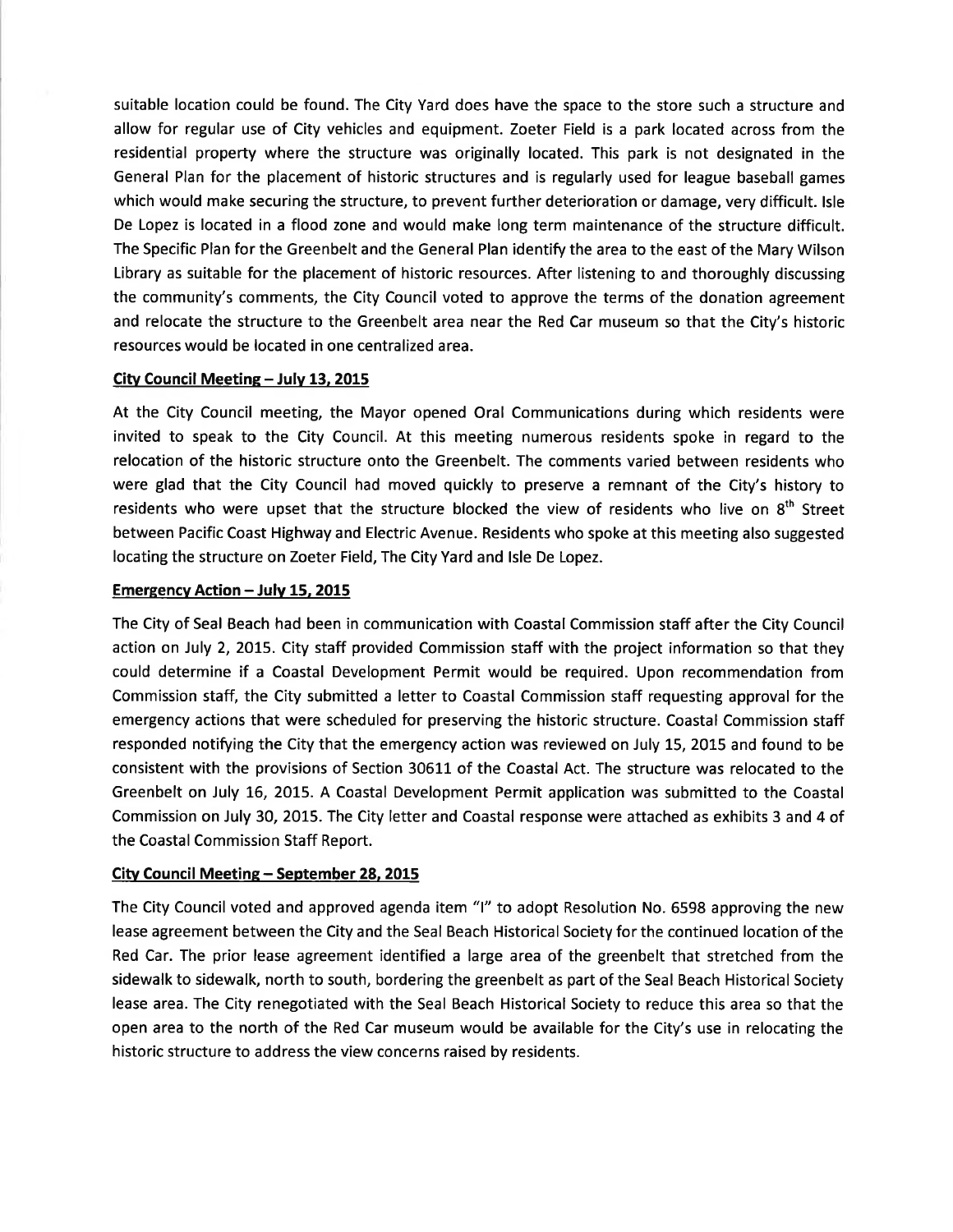### City Council Meeting October 26, 2015 - Closed Session

The City Council met in closed session and directed staff to move the structure and the foundation slab away from the Mary Wilson Library towards Main Street.

### Repairs to Roof and Porch - November 3-17, 2015

The shingle roof was replaced and repairs were made to the porch on the historic structure. Prior to commencement of these repairs, City staff was in contact with Commission staff to ensure that the required repairs were within the scope of the temporary 30611 authorization that was granted to the City for its emergency action.

### **Revised Coastal Commission Application - November 4, 2015**

A Revised project description and site location was submitted to Coastal Commission staff reflecting the City Council's direction to relocate the structure toward Main Street and away from the Mary Wilson Library. The relocation area was selected so that the historic structure would not obstruct views from residents living on 8<sup>th</sup> Street.

The Seal Beach City Council has acted as quickly as possible to preserve a remnant of the City's early local history and address the concerns of its residents. Due to time restrictions and existing lease agreements, the historic structure was temporarily placed on the greenbelt and a Coastal Development Permit application was submitted to the Coastal Commission. The City Council continued to listen to comments and concerns raised by local residents after the structure's initial placement on the Greenbelt. The City Council directed staff and the City Attorney's office to work with the Seal Beach Historical Society to revise the lease agreement to explore the ability of relocating the structure out of the view of residents on 8<sup>th</sup> Street. City staff has worked with the Coastal Commission staff to advise them of the City Council's actions to address the concerns of local residents. The City of Seal Beach has agreed to remove the concrete slab placed in the Greenbelt when the structure is relocated away from the Mary Wilson Library. The City of Seal Beach has been and continues to be willing to work with residents and the Coastal Commission in preserving a piece of its early history.

Respectfully,

Jim Basham Community Development Director

Attachment:

1. Agenda for Special Meeting of the Seal Beach City Council - July 2, 2015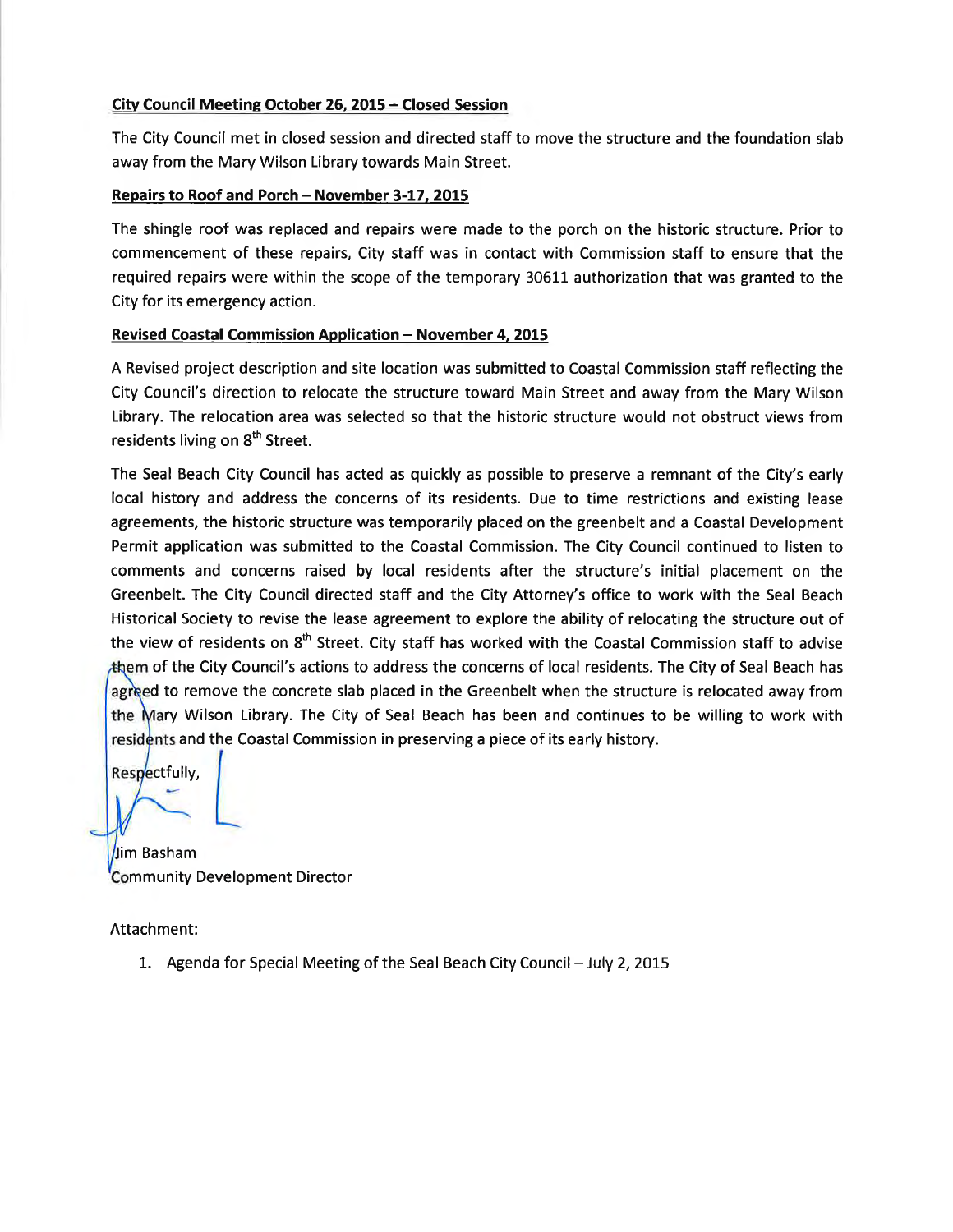

City of Seal Beach 211 - 8th Street Seal Beach, CA 90740 562-431-2527

# **CALL AND NOTICE OF SPECIAL MEETING AGENDA FOR SPECIAL MEETING OF THE SEAL BEACH CITY COUNCIL**

TO THE PUBLIC AND MEMBERS OF THE CITY COUNCIL OF THE CITY OF SEAL **BEACH:** 

YOU ARE HEREBY NOTIFIED THAT, pursuant to Section 54956 of the California Government Code, Mayor Ellery Deaton calls a special meeting of the Seal Beach City Council to be convened in the City Council Chambers, 211 8th Street, Seal Beach, California on Thursday, July 2, 2015 at 5:00 p.m.

The business to be transacted at the special meeting is as follows:

- A. Proposed Donation of Historic Cottage to the City of Seal Beach:
	- 1. Approve the terms of proposed donation agreement, authorize the City Manager to execute the final agreement when completed in a form acceptable to the City Attorney, and
	- 2. Approve relocation of the historic cottage to the Greenbelt area near the Red Car museum and authorize the expenditure of associated costs.

Please note that members of the public will be provided the opportunity to directly address the City Council concerning the items described above before the City Council considers such items. No other business shall be considered.

DATED THIS 30<sup>th</sup> day of June 2015.

rpeaton

Ellery Deaton, Mayor City of Seal Beach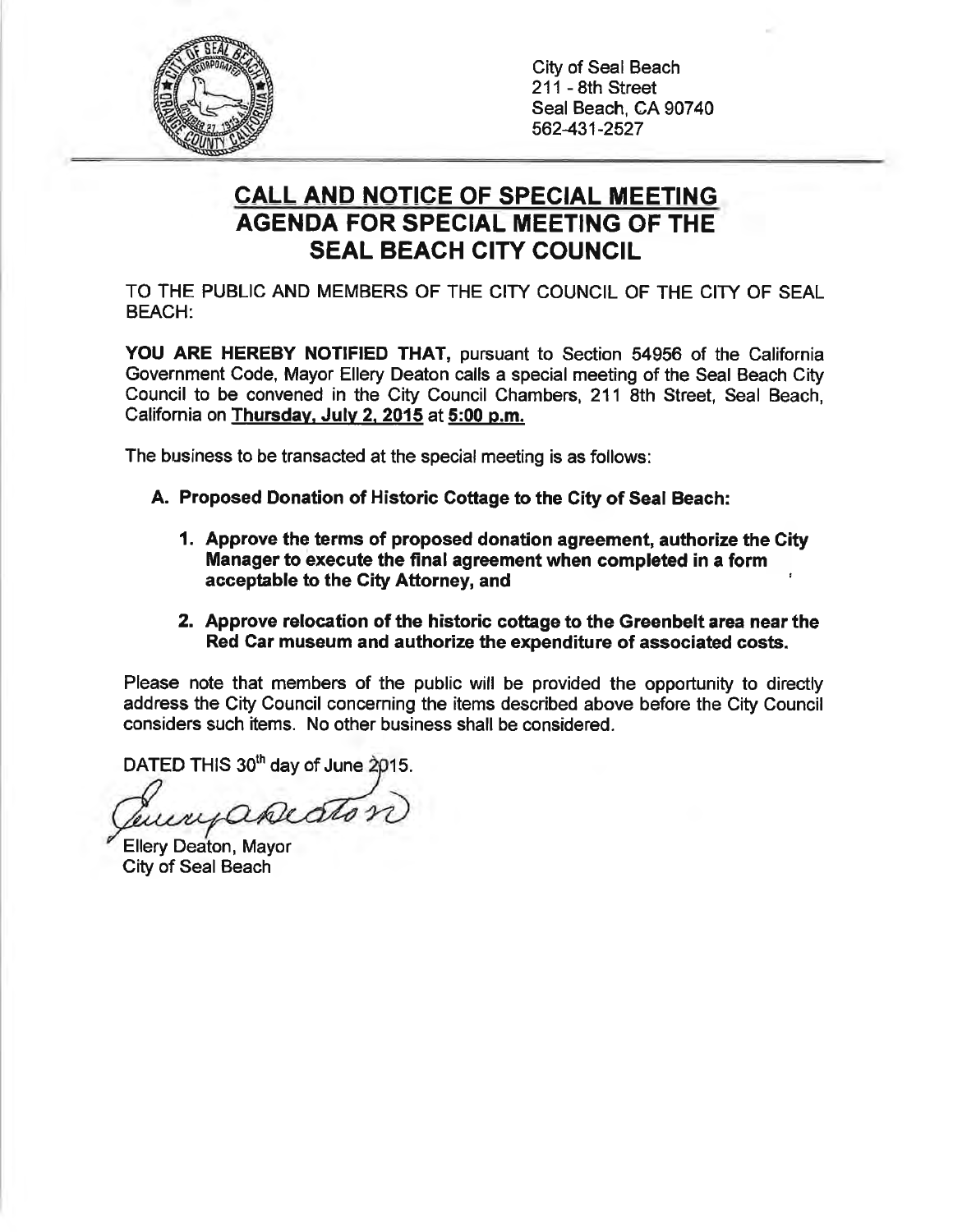<span id="page-6-0"></span>STATE OF CALIFORNIA - NATURAL RESOURCES AGENCY EDMUND G. BROWN, JR., *Governor*

### **CALIFORNIA COASTAL COMMISSION**

South Coast Area Office 200 Oceangate, Suite 1000 Long Beach, CA 90802-4302 (562) 590-5071



**Th5b**

| Filed:<br>180th Day:<br>Staff: | 8/29/15<br>2/25/16<br>M. Revell-LB |
|--------------------------------|------------------------------------|
| <b>Staff Report:</b>           | 12/17/15                           |
| Hearing Date:                  | 1/14/16                            |

# **STAFF REPORT: CONSENT CALENDAR**

| <b>Application No.</b>        | 5-15-1343                                                                                                                                                   |
|-------------------------------|-------------------------------------------------------------------------------------------------------------------------------------------------------------|
| Applicant:                    | <b>City of Seal Beach</b>                                                                                                                                   |
| <b>Project Location:</b>      | 707 ½ Electric Ave., Seal Beach, Orange County                                                                                                              |
| <b>Project Description:</b>   | Relocation of a 180 square-foot, 14 foot high, historic, non-habitable,<br>single-story structure from a residential property to a city-owned<br>greenbelt. |
| <b>Staff Recommendations:</b> | Approval with conditions                                                                                                                                    |

## **SUMMARY OF STAFF RECOMMENDATION**

**\_\_\_\_\_\_\_\_\_\_\_\_\_\_\_\_\_\_\_\_\_\_\_\_\_\_\_\_\_\_\_\_\_\_\_\_\_\_\_\_\_\_\_\_\_\_\_\_\_\_\_\_\_\_\_\_\_\_\_\_\_\_\_\_\_\_\_\_\_\_\_\_\_\_\_\_\_\_\_\_\_\_** 

The City of Seal Beach requests a permit to relocate a 180 square-foot, 14 foot high, non-habitable, single-story historic structure from private property to a city-owned greenbelt. The structure will be displayed as a monument of locally historic significance, and its interior space will not be open to the public. The primary Coastal Act issues raised by the subject development are: 1) coastal views; and 2) public access to the coast.

Staff recommends **APPROVAL** of Coastal Development Permit Application 5-15-1343 with **three SPECIAL CONDITIONS** regarding **1) future development; 2) permit compliance;** and **3) removal of the concrete slab foundation.**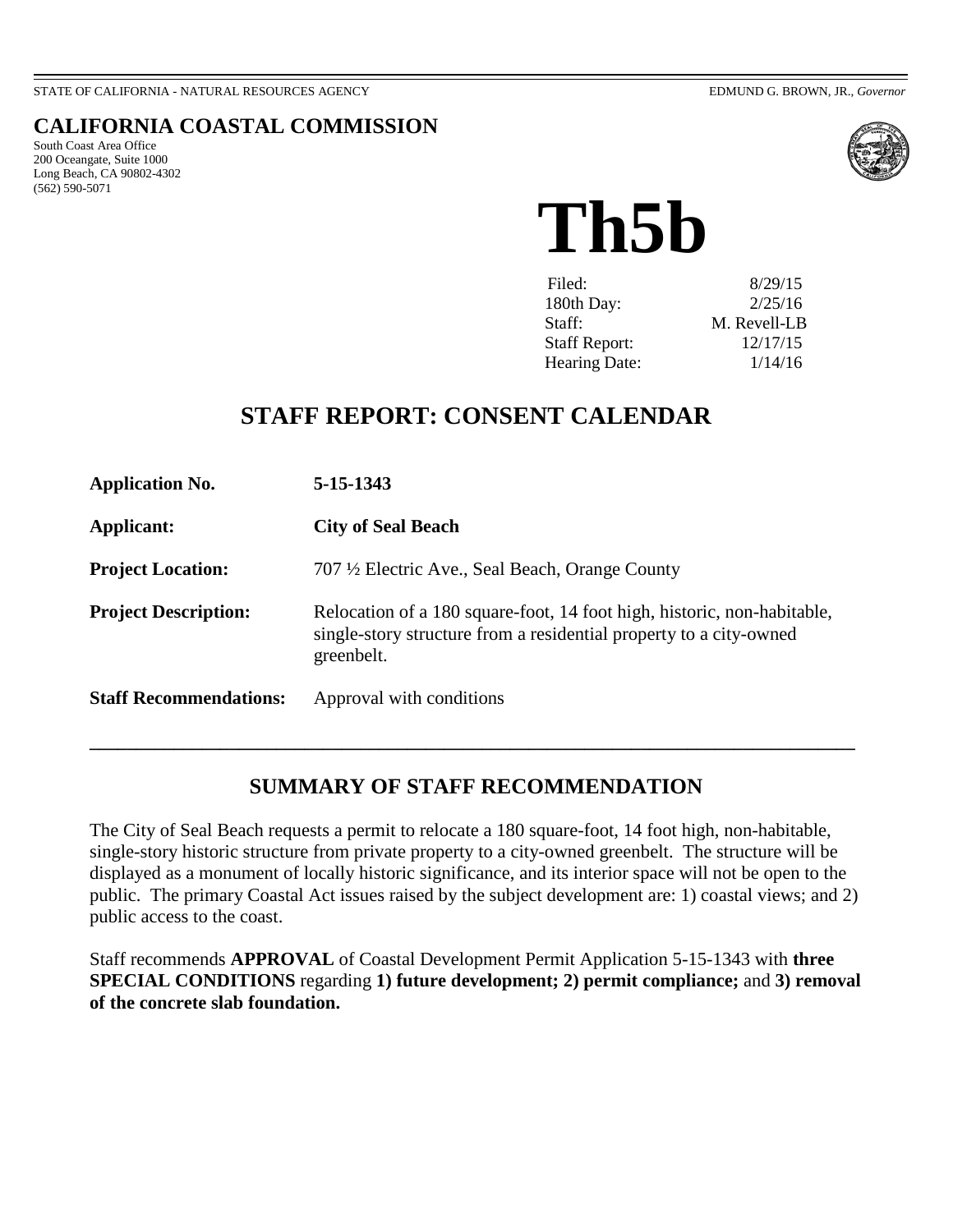## **I. MOTION AND RESOLUTION**

### **Motion:**

*I move that the Commission approve the coastal development permit applications included on the consent calendar in accordance with the staff recommendations.* 

Staff recommends a **YES** vote. Passage of this motion will result in approval of all the permits included on the consent calendar. The motion passes only by affirmative vote of a majority of the Commissioners present.

### **Resolution:**

*The Commission hereby approves a coastal development permit for the proposed development and adopts the findings set forth below on grounds that the development as conditioned will be in conformity with the policies of Chapter 3 of the Coastal Act and will not prejudice the ability of the local government having jurisdiction over the area to prepare a Local Coastal Program conforming to the provisions of Chapter 3 of the Coastal Act. Approval of the permit complies with the California Environmental Quality Act because either 1) feasible mitigation measures and/or alternatives have been incorporated to substantially lessen any significant adverse effects of the development on the environment, or 2) there are no further feasible mitigation measures or alternatives that would substantially lessen any significant adverse impacts of the development on the environment.* 

## **II. STANDARD CONDITIONS**

This permit is granted subject to the following standard conditions:

- 1. **Notice of Receipt and Acknowledgment.** The permit is not valid and development shall not commence until a copy of the permit, signed by the permittee or authorized agent, acknowledging receipt of the permit and acceptance of the terms and conditions, is returned to the Commission office.
- 2. **Expiration**. If development has not commenced, the permit will expire two years from the date on which the Commission voted on the application. Development shall be pursued in a diligent manner and completed in a reasonable period of time. Application for extension of the permit must be made prior to the expiration date.
- 3. **Interpretation**. Any questions of intent or interpretation of any condition will be resolved by the Executive Director or the Commission.
- 4. **Assignment**. The permit may be assigned to any qualified person, provided assignee files with the Commission an affidavit accepting all terms and conditions of the permit.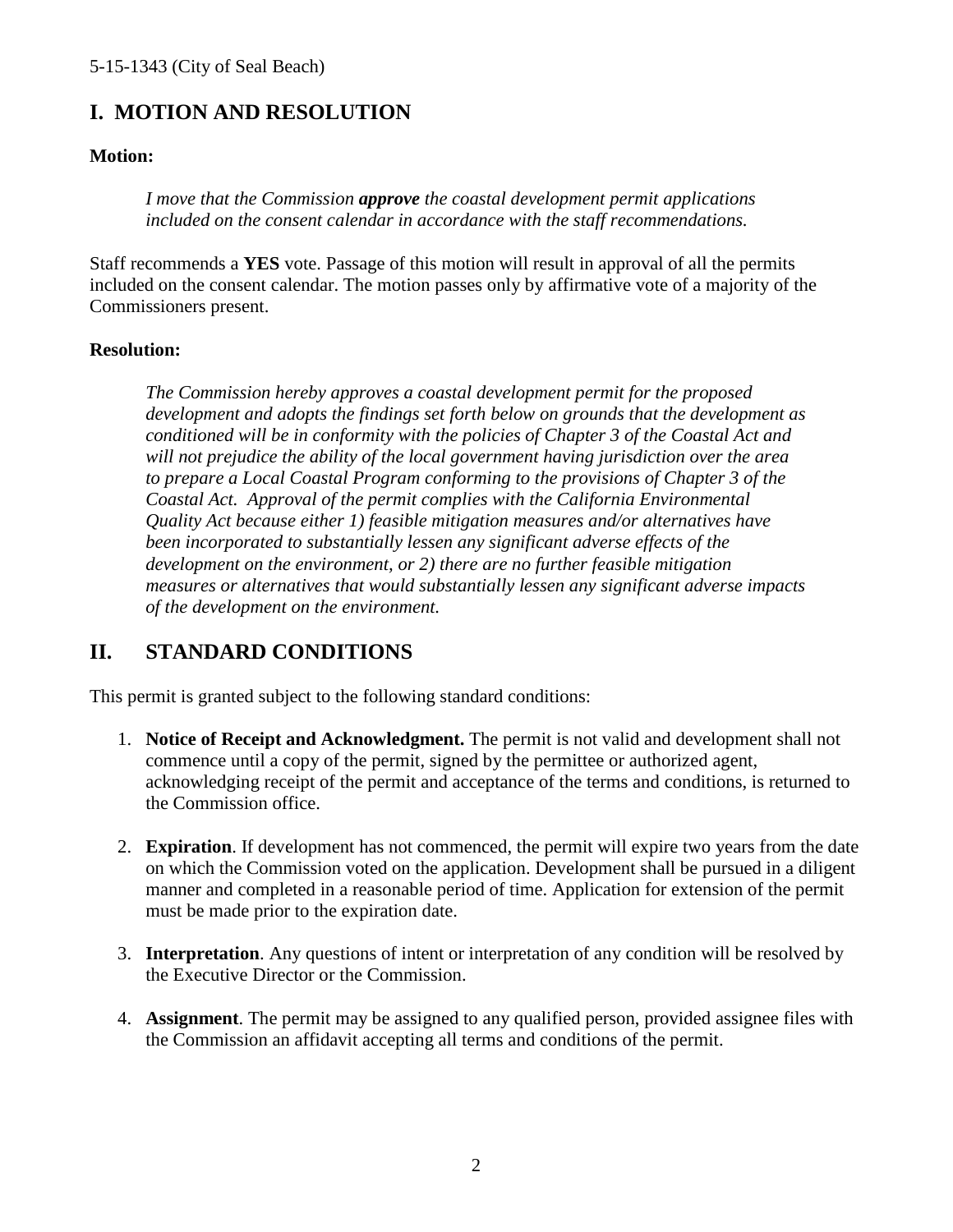5. **Terms and Conditions Run with the Land**. These terms and conditions shall be perpetual, and it is the intention of the Commission and the permittee to bind all future owners and possessors of the subject property to the terms and conditions.

## **III. SPECIAL CONDITIONS**

This permit is granted subject to the following special conditions:

- **1. Future Development.** This permit is only for the development described in coastal development permit No. 5-15-1343. Pursuant to Title 14 California Code of Regulations section 13250(b)(6), the exemptions otherwise provided in Public Resources Code section 30610(b) shall not apply to the development governed by the coastal development permit No. 5-15-1343. Accordingly, any future improvements to the structure authorized by this permit, shall require an amendment to Permit No. 5-15-1343 from the Commission or shall require an additional coastal development permit from the Commission or from the applicable certified local government.
- **2. Permit Compliance.** This Coastal Development Permit 5-15-1343 is only for the development expressly described and conditioned herein. The permittee shall undertake development in accordance with the approved coastal development permit. Any proposed changes to the development, including any change to the sequence of construction, shall be reported to the Executive Director. No changes to the approved development shall occur without a Commission amendment to this coastal development permit or a new coastal development permit unless the Executive Director determines that no amendment or new permit is required.
- **3. Removal of Concrete Slab Foundation.** Within 60 days of the relocation of the structure, the permittee shall remove the unpermitted concrete slab foundation and restore the area to landscaped open space. The permittee shall submit evidence of the concrete slab removal and restoration to the Executive Director for review and approval.

## **IV. FINDINGS AND DECLARATIONS**

### **A. PROJECT DESCRIPTION**

The applicant is proposing to relocate a 180 square foot, 14 foot high, non-habitable, single-story historic structure from private property to a City-owned greenbelt. The City intends to display the cottage as a monument representing the City's early history, and the interior space will not be open to the public. The proposed location of the structure on the green belt will not require the removal of any existing trees, will not obstruct coastal views, and will not impact public parking.

The project location is located at 707 ½ Electric Ave. within the City of Seal Beach, Orange County. The proposed project site is in the City-owned greenbelt along Electric Ave. adjacent to the Historic Red Car Museum and the Mary Wilson Public Library, approximately 1/3 of a mile inland from the beach, and approximately one block west of Main Street (**Exhibit 1).** The greenbelt, which was formerly an abandoned railroad right-of-way along Electric Ave., is 100 feet wide; approximately 3,600 feet long, and is slightly over 8 acres in size. It is bounded by Electric Avenue to the north and south, Marina Drive to the east, and Seal Beach Blvd to the west. The greenbelt was approved in 1974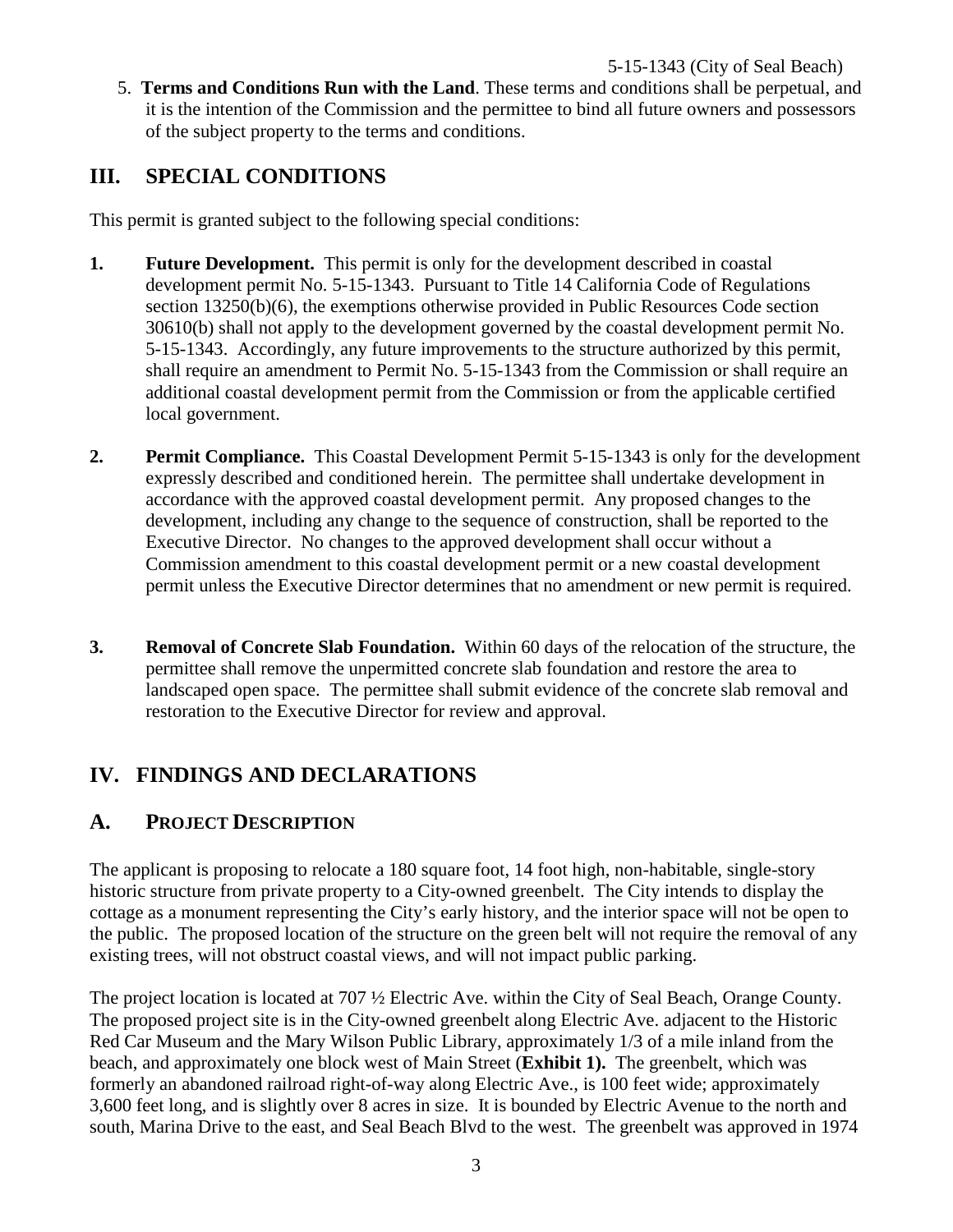### 5-15-1343 (City of Seal Beach)

by Commission-issued Coastal Development Permit No. P-12-23-74-4499, along with "limited public facilities" consisting of "mini-plazas, plazas at focal points, a bus shelter, 39 parking spaces, a gazebo, an open bicycle rest area, and a pedestrian walkway." The Pacific-Electric Right-of-Way Specific Plan approved by the City of Seal Beach in 1974 does not limit what can be placed on the right-of-way, and the placement of the cottage in this location is consistent with the specific plan, and is also consistent with the original 1974 Coastal Development Permit.

The original owners of the cottage were authorized to demolish the structure located at 342 12<sup>th</sup> Street in Seal Beach, pursuant to Coastal Development Permit No. 5-14-0799-W. The cottage was in the process of being dismantled when its owners donated the remaining part of the cottage to the City for public use. The structure is not listed as historic on any local, state, or national register, but because of the age of the cottage (approximately 110 years), and locally historic significance, the City elected to preserve it. According to the City, they were granted a two week window of opportunity to move the structure to another location to avoid its complete destruction, and the City Council took action during a special meeting held on July 2, 2015 to relocate the cottage to its current location in the greenbelt approximately 30 feet west of the Mary Wilson Library without a Coastal Development Permit **(Exhibit 2).** The City notified Commission Staff in the Long Beach office of this "emergency action" in a letter dated July 15, 2015 **(Exhibit 3).** Commission staff then informed the City of Seal Beach by letter dated July 17, 2015 that such action constituted development, which required the City to apply for a coastal development permit within 90 days **(Exhibit 4).** In the meantime, Commission staff received several complaints from local residents concerning coastal view impacts caused by placement of the cottage in this location, as it impeded the otherwise unobstructed view of the open coastline from Pacific Coast Highway through the 8<sup>th</sup> Street view corridor **(Exhibit 5).** 

The applicant now proposes to permanently relocate the structure 95 feet east of the Mary Wilson Public Library to 707 ½ Electric Ave., still within the greenbelt, approximately 20 feet north of the Historic Red Car Museum (**Exhibit 6**). The new proposed location is outside of the 8<sup>th</sup> Street view corridor, thereby restoring the coastal view. The City has agreed to remove the existing concrete slab foundation after the cottage is relocated and to restore the area to landscaped open space. To ensure it is removed, the Commission imposes **Special Condition 3**, which requires the applicant to remove the concrete slab foundation and restore the landscaped area.

It is the City's intention that the cottage function as a monument of locally historic significance rather than a museum, and the public will not be permitted to enter the structure. For this reason, the City is not providing any new parking for the proposed project, because there is sufficient parking available in the surrounding area (i.e. the parking lot for the adjacent library, parking along Main Street, and in the metered parking lot north of Electric Ave.). Since the historic cottage will not likely attract new visitors to the location, but will rather be viewed incidentally by individuals visiting the public library or the Red Car Museum, Commission staff concurs with the City that adequate parking is provided. To ensure that the proposed use of the cottage does not change, Commission staff imposes **Special Condition 1,** which requires the applicant to apply for a separate coastal development permit for future changes in use of the structure or future improvements to the structure itself, and **Special Condition 2**, which requires the applicant to conform to the submitted project location, description and plans.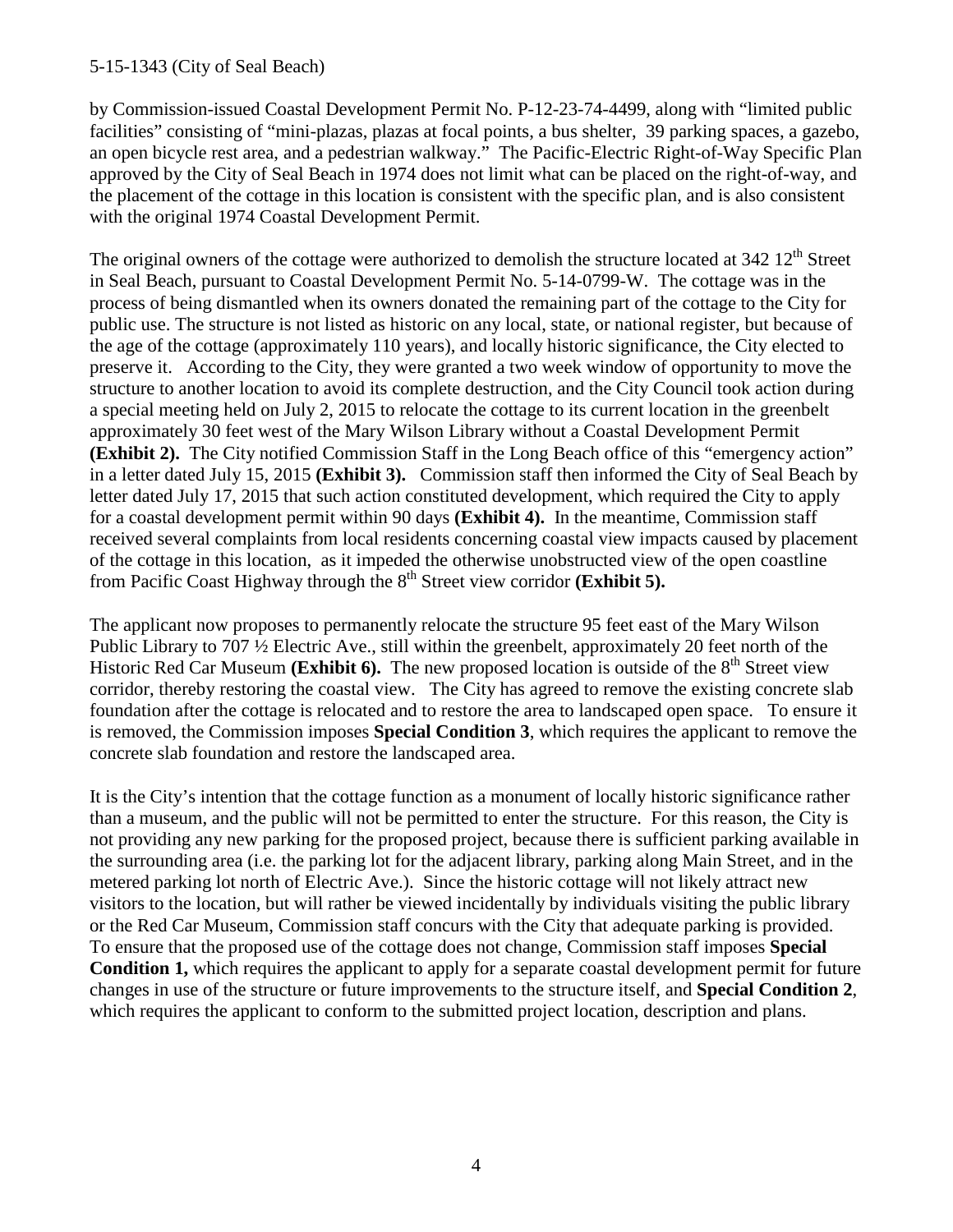## **B. PUBLIC ACCESS**

The proposed development will not affect the public's ability to gain access to, and/or to make use of, the coast and nearby recreational facilities. Therefore, as proposed the development conforms with Sections 30210 through 30214, Sections 30220 through 30224, and 30252 of the Coastal Act.

## **C. RECREATION**

The proposed development, as submitted, does not interfere with public recreational use of coastal resources and conforms with Sections 30210 through 30214 and Sections 30220 through 30223 of the Coastal Act regarding the promotion of public recreational opportunities.

## **D. WATER QUALITY**

The proposed development has a potential for a discharge of polluted runoff from the project site into coastal waters. The development, as proposed incorporates design features to minimize the effect of construction and post-construction activities on the marine environment. These design features include, but are not limited to, the appropriate management of equipment and construction materials, reducing runoff through the use of permeable surfaces, and for the use of post-construction best management practices to minimize the project's adverse impact on coastal waters. Therefore, the Commission finds that the proposed development, as conditioned, conforms with Sections 30230 and 30231 of the Coastal Act regarding the protection of water quality to promote the biological productivity of coastal waters and to protect human health.

## **E. LOCAL COASTAL PROGRAM**

Section 30604 of the Coastal Act provides for the issuance of coastal development permits directly by the Commission in regions where the local government having jurisdiction does not have a certified local coastal program. The permit may only be issued if the Commission finds that the proposed development will not prejudice the ability of the local government to prepare a Local Coastal Program, which conforms with the Chapter 3 policies of the Coastal Act.

On July 28, 1983, the Commission denied the City of Seal Beach Land Use Plan (LUP) as submitted and certified it with suggested modifications. The City did not act on the suggested modifications within six months from the date of Commission action. Therefore, pursuant to Section 13537(b) of the California Code of Regulations, the Commission's certification of the land use plan with suggested modifications expired. The LUP has not been resubmitted for certification since that time.

The proposed development is consistent with the Chapter Three policies of the Coastal Act. Therefore, the Commission finds that the proposed development would not prejudice the ability of the City to prepare a certified coastal program consistent with the Chapter 3 policies of the Coastal Act.

## **F. CALIFORNIA ENVIRONMENTAL QUALITY ACT (CEQA)**

As conditioned, there are no feasible alternatives or additional feasible mitigation measures available that would substantially lessen any significant adverse effect that the activity may have on the environment. Therefore, the proposed project, as conditioned to mitigate the identified impacts, is the least environmentally damaging feasible alternative and can be found consistent with the requirements of the Coastal Act to conform to CEQA.